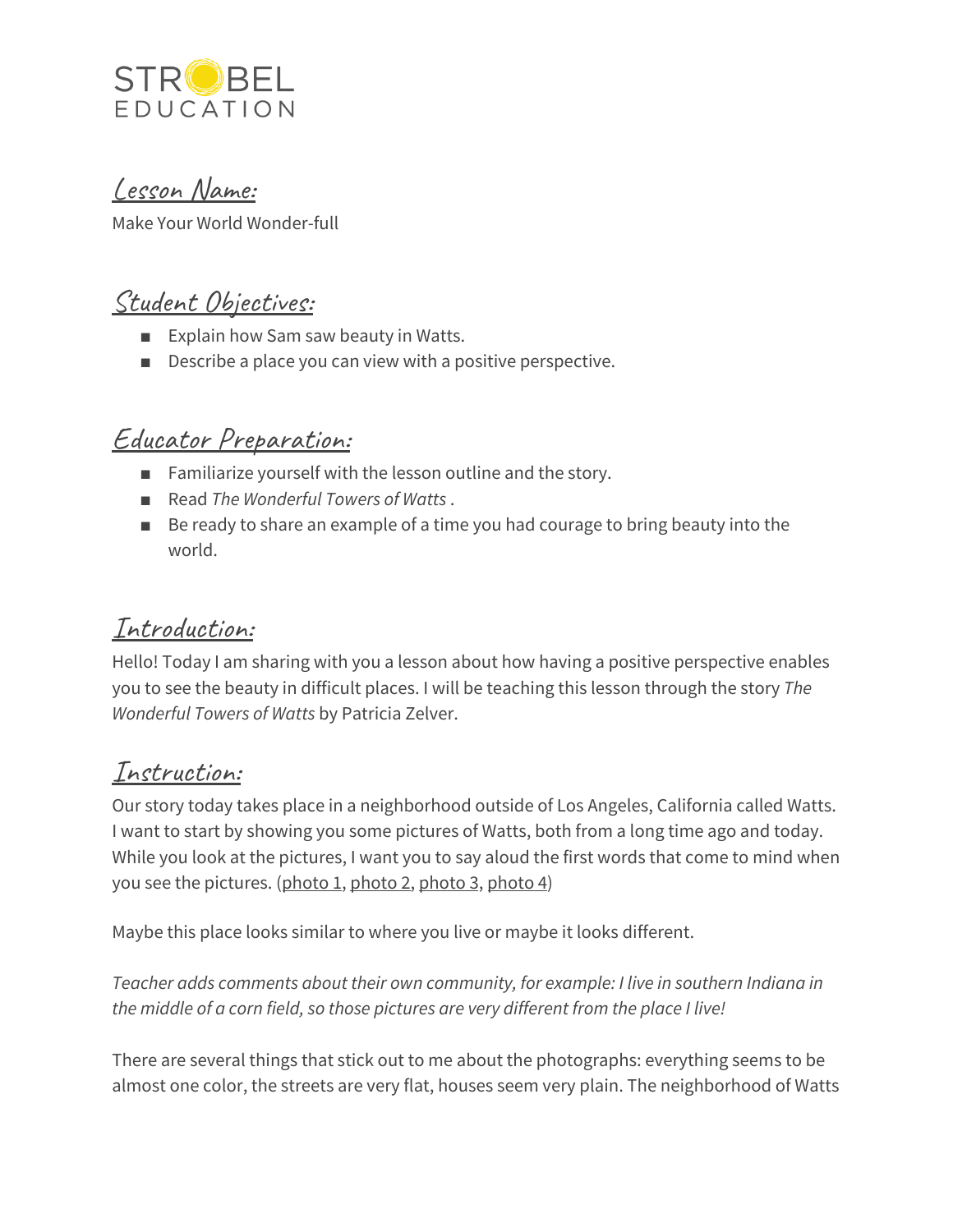

has changed a lot throughout its history, but for a long time it has had a pretty negative reputation.

However, only focusing on the negative makes it really difficult to find happiness where we are at. Yes, there is always work to be done to make the places we live become better, but if we lose our ability to see the positives, it makes it hard to have hope that things can change. Our perspective—the way we view the world—has a huge impact on whether we can bring beauty and change to our current circumstances. Being positive helps us find hope and happiness.

By having a positive perspective, many people who have grown up in Watts have worked to see the beauty in the place they live. Many have also brought beauty to where they live. What I didn't show you when I showed you pictures of Watts earlier, is that most of the [photo](https://flickr.com/photos/moopus/8174157102/)graphs of Watts available often include a view of the Watts Towers. (photo 5, photo 6, [photo](https://flickr.com/photos/fe2cruz/37576894042/) 7). These towers were created by one man who had the courage to create something beautiful in a place not known for its beauty. Our story today explains how those towers were built.

#### Interaction:

Read *The Wonderful Towers of Watts.*

# Closure:

There are many things I love about this story. I love that Sam used what he had available to him to make the towers. He didn't need a lot of money or any fancy equipment. In fact, some of the gorgeous towers were literally created out of junk! He just needed creativity and the courage to have a big dream. I also love that he kept his positive perspective even when other people didn't understand his dream or they made fun of him for it.

More than anything, I really connect with the idea of bringing beauty to places that are generally viewed as ugly.

*Teacher provides examples of this from their own life. For example: When I was little, my family* did not have a lot and I was often embarrassed about where I lived. But, I always made an effort *to create little corners in my life that had beauty. Maybe I would arrange a few little treasured* objects on a shelf in a way that reminded me of their beauty. Or, a favorite tree would become